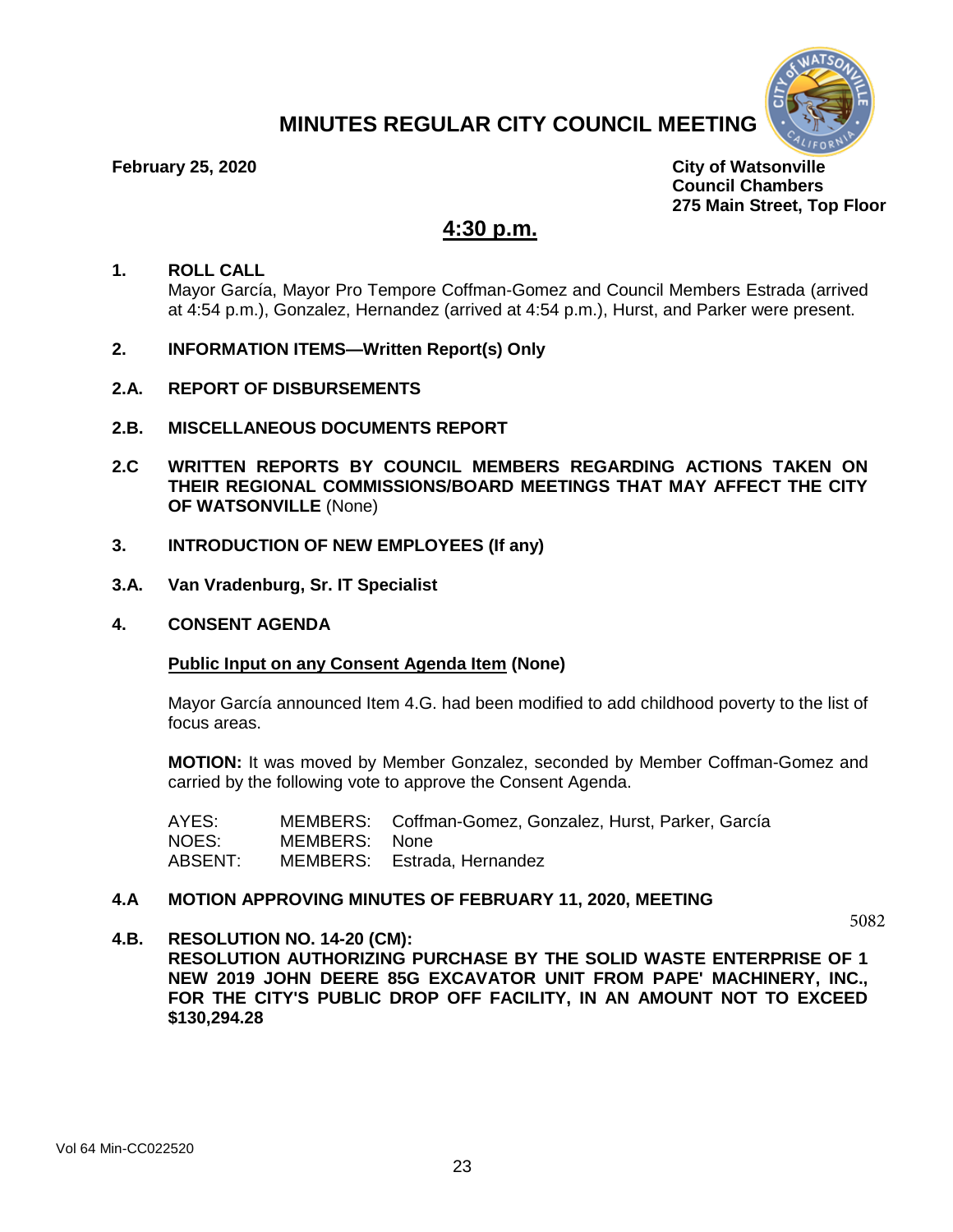**4.C. RESOLUTION NO. 15-20 (CM):** 

- **RESOLUTION APPROVING 2ND AMENDMENT TO CONTRACT WITH VERDE DESIGN, INC., TO PROVIDE DESIGN & CONSTRUCTION ADMINISTRATION SERVICES FOR THE WATSONVILLE CITY PLAZA ADA RESTROOM PROJECT, IN AN AMOUNT NOT TO EXCEED \$75,945**  4893
- **4.D. RESOLUTION NO. 16-20 (CM): RESOLUTION APPROVING FOUR-YEAR LEASE WITH SPECIALIZED HELICOPTERS, INC., FOR USE OF CITY OWNED PROPERTY WHICH INCLUDES 11,580 SQUARE FEET OF HANGAR/OFFICE/STORAGE SPACE LOCATED AT 150 AVIATION WAY**  4890
- **4.E. RESOLUTION NO. 17-20 (CM): RESOLUTION APPROVING FOUR-YEAR LEASE WITH INFORMART, DBA GARYAIR FOR USE OF CITY OWNED PROPERTY WHICH INCLUDES 6,727 SQUARE FEET OF OFFICE/HANGAR/STORAGE AT 140 AVIATION WAY**  4890
- **4.F. RESOLUTION NO. 18-20 (CM): RESOLUTION APPROVING A ONE-YEAR AGRICULTURAL LEASE WITH ADRIAN MONDRAGON, DBA C&M FARMS, FOR USE OF 1 ACRE OF CITY OWNED PROPERTY MORE OR LESS LOCATED AT 852 AIRPORT BOULEVARD**  4890
- **4.G. RESOLUTION NO. 19-20 (CM): RESOLUTION APPROVING A HEALTH IN ALL POLICIES (HiAP) APPROACH THAT WILL INCORPORATE HEALTH CONSIDERATIONS INTO DECISION - MAKING ACROSS ALL DEPARTMENTS & POLICY AREAS WITH THE CITY OF WATSONVILLE**  5267
- **4.H. RESOLUTION NO. 20-20 (CM): RESOLUTION AMENDING RESOLUTION 4-20 (CM) APPOINTING MEMBERS TO COMMITTEES FOR CALENDAR YEAR 2020**  4878
- **4.I. ORDINANCE NO. 1401-20 (CM): FINAL ADOPTION OF ORDINANCE RESCINDING CHAPTER 22 (TAXICABS) OF TITLE 5 (PUBLIC WELFARE, MORALS, & CONDUCT) OF THE WATSONVILLE MUNICIPAL CODE & ADDING A NEW CHAPTER 22 ENTITLED TAXICABS**  4872
	- **5. ITEMS REMOVED FROM CONSENT AGENDA (None)**
	- **6. UNFINISHED BUSINESS**

#### **6.A. CONSIDERATION OF APPROVAL OF CITY OF WATSONVILLE SAFE STREETS SAVE LIVES VISION ZERO ACTION PLAN 2020** 4869

**1) Staff Report**

The report was given by Principal Engineer Fontes, Police Sergeant Thul, and Lauren Freeman, health educator at Santa Cruz County.

## **2) City Council Clarifying & Technical Questions**

Police Officer Thul, Principal Engineer Fontes and Assistant Public Works & Utilities Director Rodriguez answered questions from Mayor Pro Tempore Coffman-Gomez regarding staff efforts to deter pedestrian traffic violations, Caltrans involvement in planning and funding for downtown improvements, neighborhood traffic calming measures and funding thereof. Mayor Pro Tempore Coffman-Gomez asked that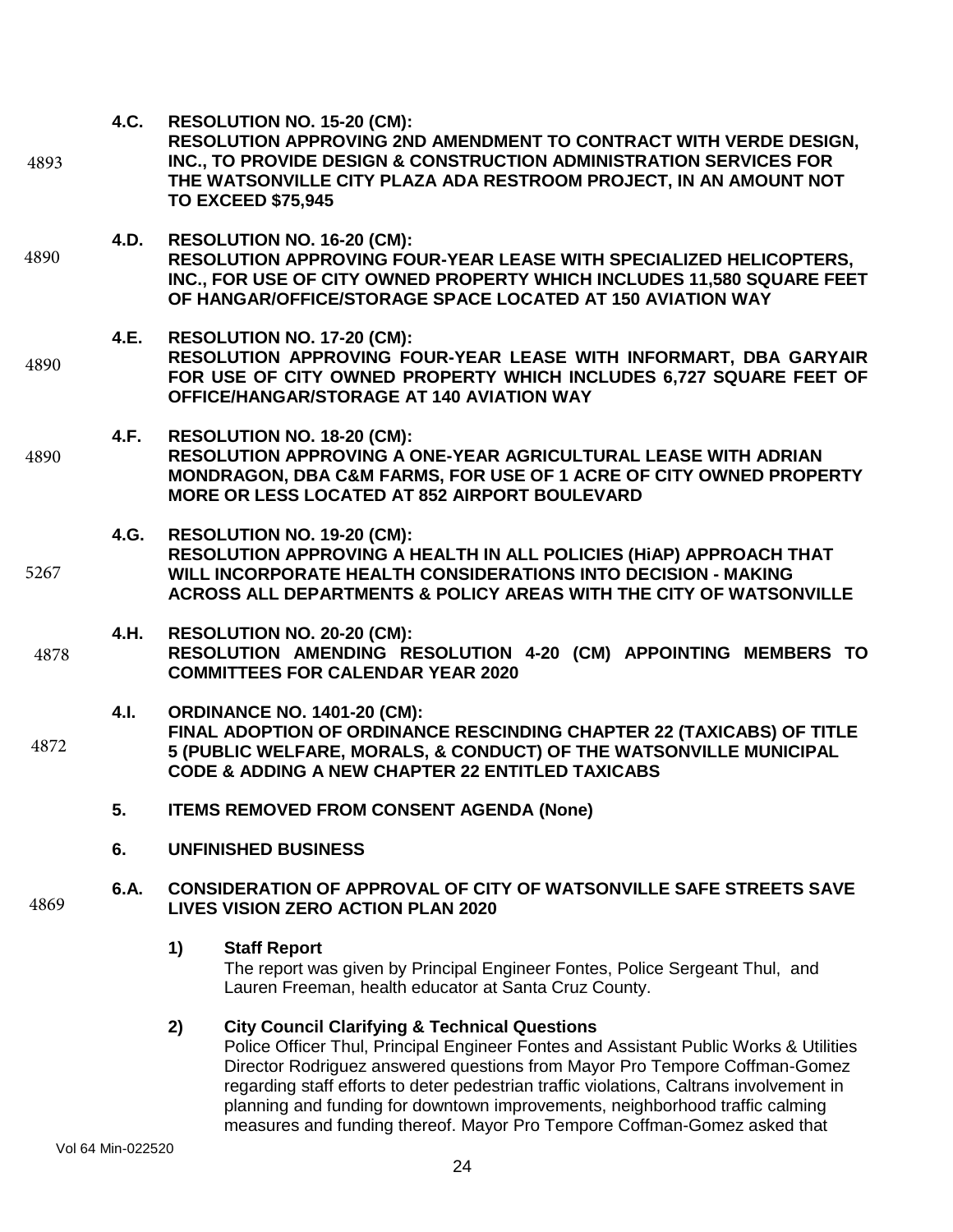Council be notified and included in conversations regarding traffic calming measures 4869 in neighborhoods.

In answering Member Parker, Assistant Public Works & Utilities Director Rodriguez and Police Officer Thul spoke about ways the City could communicate traffic concerns to Caltrans and increase safety in sensitive areas. Member Parker asked for more outreach to the community about neighborhood traffic plans.

In answering Member Gonzalez, Principal Engineer Fontes spoke about his participation in the Complete Streets and Safe Streets to School Plans. He added that components of those plans would be included in Vision Zero.

Ms. Freeman and Principal Engineer Fontes answered questions from Mayor García regarding County involvement and participation in the Vision Zero Acton Plan.

## **3) Public Input**

Anna Kammer, District 5, spoke in support of the Safe Streets Save Lives Vision Zero Action Plan 2020. She asked Council to encourage residents to participate in National Night Out and assemble Neighborhood Watch groups.

Gina Cole spoke in support of Safe Streets Save Lives Vision Zero Action Plan 2020. She asked staff to disseminate Vision Zero information during Open Streets events.

**4) MOTION**: It was moved by Member Hernandez, seconded by Member Parker to approve the following resolution:

### **RESOLUTION NO. 21-20 (CM): RESOLUTION APPROVING THE CITY OF WATSONVILLE SAFE STREETS SAVE, LIVES VISION ZERO ACTION PLAN 2020** 4869

**5) City Council Deliberation on Motion(s)** Member Hurst spoke about the importance of outreach and education in order to deter traffic violations.

Member Hernandez spoke in support of the Vision Zero Action Plan 2020

*The City Council recessed the meeting to Closed Session at 5:14 p.m.* 

# **5:30 p.m.**

## **7. CLOSED SESSION**

**(City Council Conference Room, 275 Main Street, 4 th Floor)**

- **(a) Public Comments regarding the Closed Session agenda were accepted by the City Council at that time.**
- **(b) Closed Session Announcement The City Council recessed the regular Council Meeting to discuss those items listed on the Closed Session Statement attached to the Agenda.**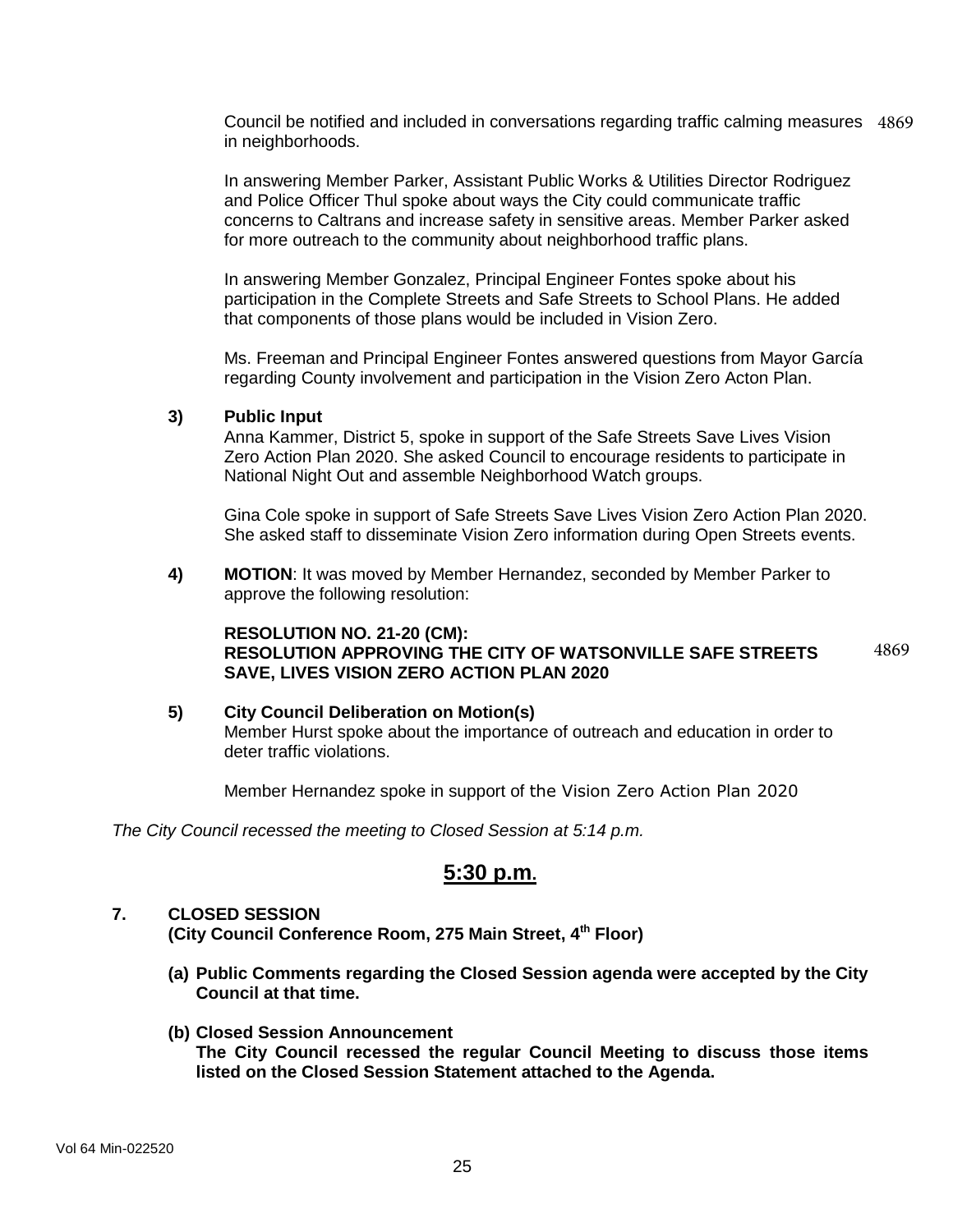## **7.A. PERSONNEL MATTERS**

(Government Code Section 54957)

## 1. PUBLIC EMPLOYEE PERFORMANCE EVALUATION

Title: City Attorney

## **7.B. CONFERENCE WITH LABOR NEGOTIATOR** (Government Code Section 54957.6)

1. Agency negotiator: Mayor's Ad Hoc Committee **(To be determined)** 

Unrepresented employee: City Attorney

# **6:34 p.m.**

## **8. ROLL CALL**

Mayor García, Mayor Pro Tempore Coffman-Gomez and Council Members Estrada, Gonzalez, Hernandez, Hurst, and Parker were present.

Staff members present were City Manager Huffaker, City Attorney Smith, City Clerk Vázquez Flores, Public Works & Utilities Director Palmisano, Police Chief Honda, Fire Chief Lopez, Administrative Services Director Czerwin, Airport Director Williams, Community Development Director Merriam, Library Director Heitzig, Information Technology Director Boyes, Parks & Community Services Director Calubaquib, Deputy City Managers Manning and Vides, Assistant Public Works & Utilities Directors Rodriguez and Di Renzo, Assistant Police Chief Sims, Fire Batallion Chief Vojvoda, Principal Engineer Fontes, Police Sergeant Thul, Assistant City Clerk Ortiz, and Interpreter Landaverry.

## **9. PLEDGE OF ALLEGIANCE**

## **10. PRESENTATIONS & ORAL COMMUNICATIONS**

### **10.A. MAYOR'S PROCLAMATION RECOGNIZING FEBRUARY 2020 AS NATIONAL BLACK HISTORY MONTH**  5069

#### **10.B. MAYOR'S PROCLAMATION CONGRATULATING LOU'S CARPET CARE FOR THEIR EXCELLENT SERVICE TO THE COMMUNITY**  5069

## **10.C. ORAL COMMUNICATIONS FROM THE PUBLIC**

Steve Trujillo spoke about the threat the Corona Virus presents to the people of California. He asked Council to focus on solving homelessness in the community.

Jennifer Schacher, trustee at Pájaro Valley Unified School District, stated the proposed cannabis zoning would put youth at risk due to facilities being allowed on routes to schools.

Principal Engineer Fontes spoke about the success of the Egg Drop Contest.

Samuel Reynoso, Jocotepec, Jalisco, Mexico, invited the Council to visit Jocotepec to finalize the sister city relationship.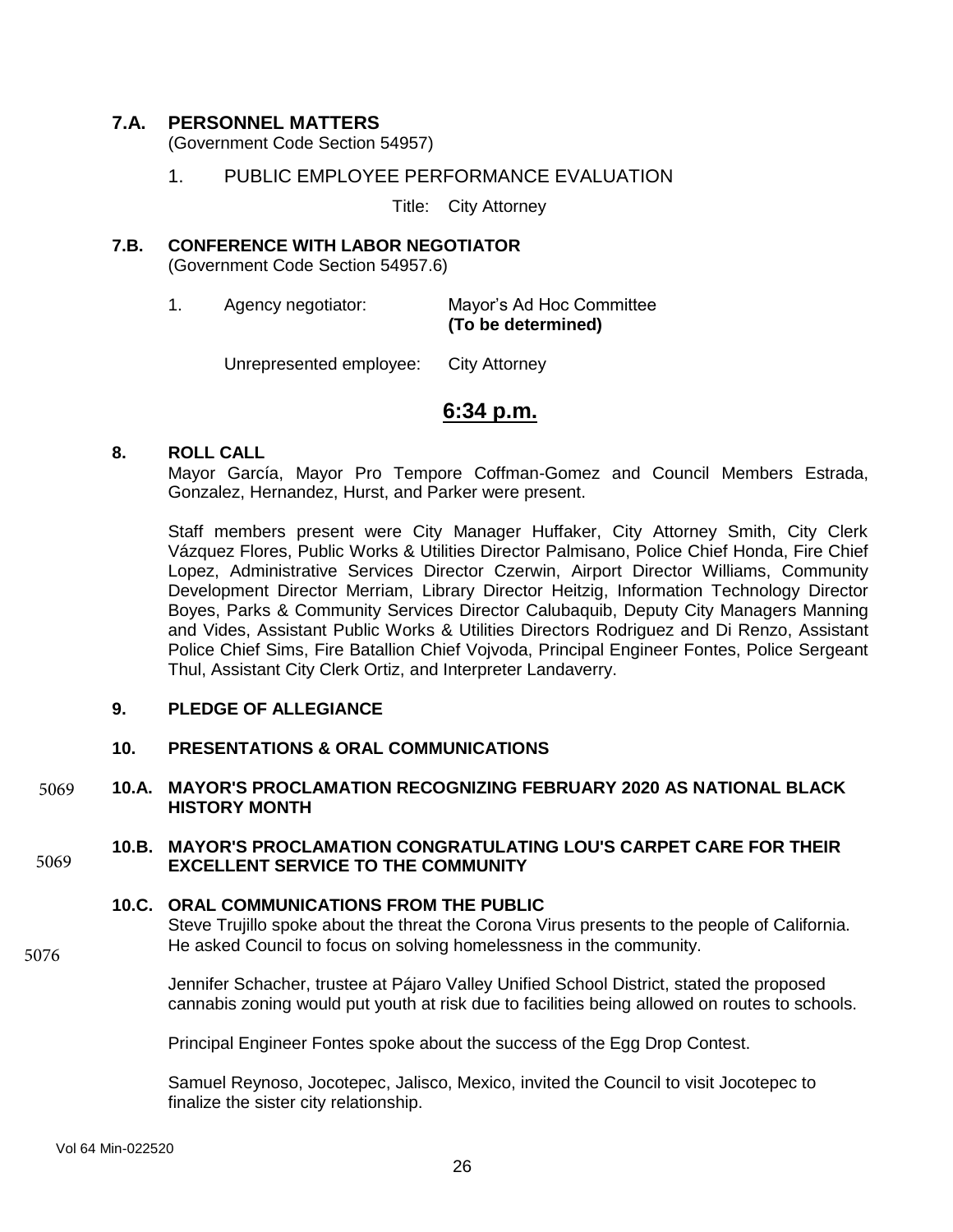Fabian Leonor stated his concerns regarding numerous pedestrian accidents and unsafe routes to schools for children. He asked that Council and staff focus on making improvements to several streets citywide. 5076

Laura Leonor stated many areas of the City had been neglected and pedestrian safety was poor. She asked Council to make improvements to streets that students use as routes to school (submitted petition to Council).

Gina Cole invited the public to Watsonville Bike Party.

Daryl Wise, Friends of Parks & Community Services, invited the public to upcoming community events.

## **10.D. ORAL COMMUNICATIONS FROM THE COUNCIL**

Mayor Pro Tempore Coffman-Gomez spoke about Salivation Army efforts to address homelessness. She invited the public to visit the Pájaro Valley Arts Gallery. She asked the public to attend the upcoming Santa Cruz Metropolitan Transit District meeting and to vote on Election Day.

5074

5448

Member Estrada asked the public to vote on Election Day. He spoke about events he attended over the previous weeks and invited the public to attend Watsonville Community Band concerts.

Member Gonzalez stated he would be participating in Santa Cruz Symphony concerts at local schools. He spoke about his lobbying efforts as a representative of Santa Cruz County Regional Transportation Commission for funding toward Highway 1 Auxiliary Lanes and allowing buses on shoulders. He stated he met with California Transportation Commission to lobby for funding for the Harkins Slough Bridge Pedestrian/Bicycle Extension.

Member Hernandez spoke about several events he attended over the previous weeks. He thanked Fabian and Laura Leonor for advocating for public safety.

Member Hurst spoke about events he attended over the previous weeks. He encouraged the public to vote on Election Day. He invited the public to attend the upcoming Pájaro Valley Unified School District meeting.

Member Parker spoke about her attendance at several community events. She encouraged the public to vote on Election Day and invited the public to attend the Buddhist Temple cleanup event.

Mayor García spoke about her participation in the Santa Cruz County Women's Realtor Council Luncheon where she spoke about City housing projects and programs.

## **10.E. REPORT OUT OF CLOSED SESSION**

City Attorney Smith reported that Council discussed the items listed on the Closed Session Agenda, but took no action.

# **11. PUBLIC HEARINGS, ORDINANCES, & APPEALS**

## **11.A. CONSIDERATION OF APPEAL TO PLANNING COMMISSION DENIAL OF SPECIAL USE PERMIT WITH DESIGN REVIEW & ENVIRONMENTAL REVIEW TO ALLOW CONSTRUCTION OF THREE ONE-STORY COMMERCIAL BUILDINGS TOTALING**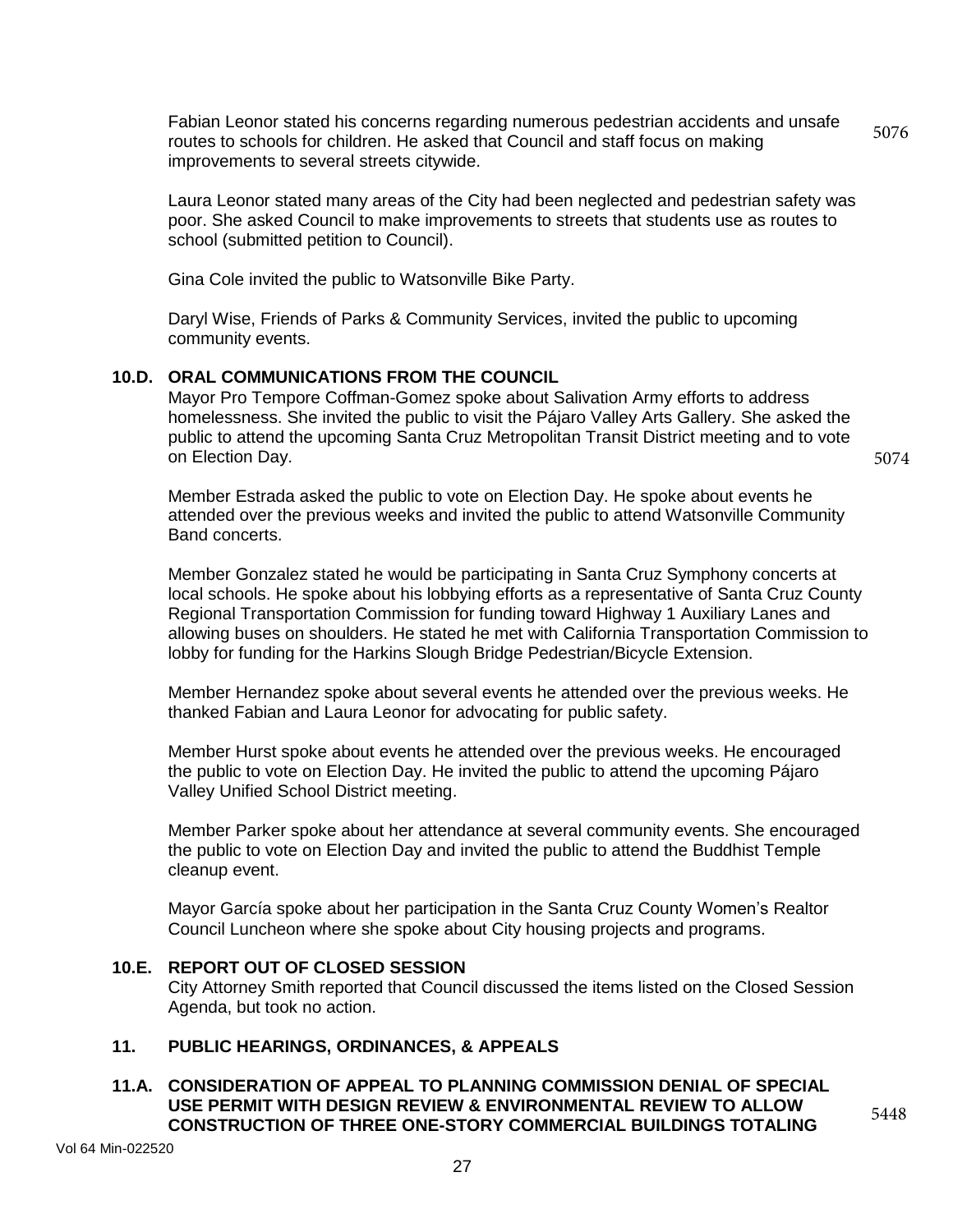**20,000± SQUARE FEET & INCLUDING TWO DRIVE-THROUGH FACILITIES ON A 3.05± ACRE SITE LOCATED AT 975-1075 MAIN STREET** 

## **1) Staff Report**

The report was given by Principal Planner Meek.

## **2) Applicant/Appellant Presentation**

The presentation was given by Chris Reyes, Santa Cruz Seaside Company.

## **3) City Council Clarifying & Technical Questions**

Mr. Reyes and Principal Planner Meek answered questions from Member Gonzalez regarding proposed drive-through signage and traffic changes at the proposed project site intersection.

In answering Member Hernandez, Principal Planner Meek and Assistant Public Works & Utilities Director Rodriguez spoke about ways Caltrans could make safety improvements at the intersection where the proposed project is located.

Assistant Public Works & Utilities Director Rodriguez and Principal Planner Meek answered questions from Mayor Pro Tempore Coffman-Gomez regarding safety improvements that would be made to the intersection for the proposed project in collaboration with Caltrans.

In answering Mayor Pro Tempore Coffman-Gomez, Assistant Public Works & Utilities Director Rodriguez and Mr. Reyes spoke about traffic safety improvements to the intersection where the proposed project would be built, timeline for the project, job creation stemming from the project, and City drive-through policy.

In answering Member Hurst, Mr. Reyes stated the project met all City requirements and explained the reasons the project should be approved.

In answering Member Hernandez, City Attorney Smith explained staff recommendation to Council and stated denial of the appeal could expose the City to litigation.

Principal Planner Meek answered questions from Member Estrada regarding the traffic study conducted for the proposed project.

In answering Member Parker, Principal Planner Meek explained the purpose of a Mitigated Negative Declaration. Mr. Reyes, in answering Member Parker, explained the reasons the project met all the City's requirements

Mr. Reyes answered questions from Mayor García regarding components of the project that were environmentally friendly.

## **4) Appeal Hearing**

Mayor García opened the appeal hearing.

Steve Trujillo spoke against the proposed project and listed the reasons. He gave recommendations on how the proposed site could be better utilized.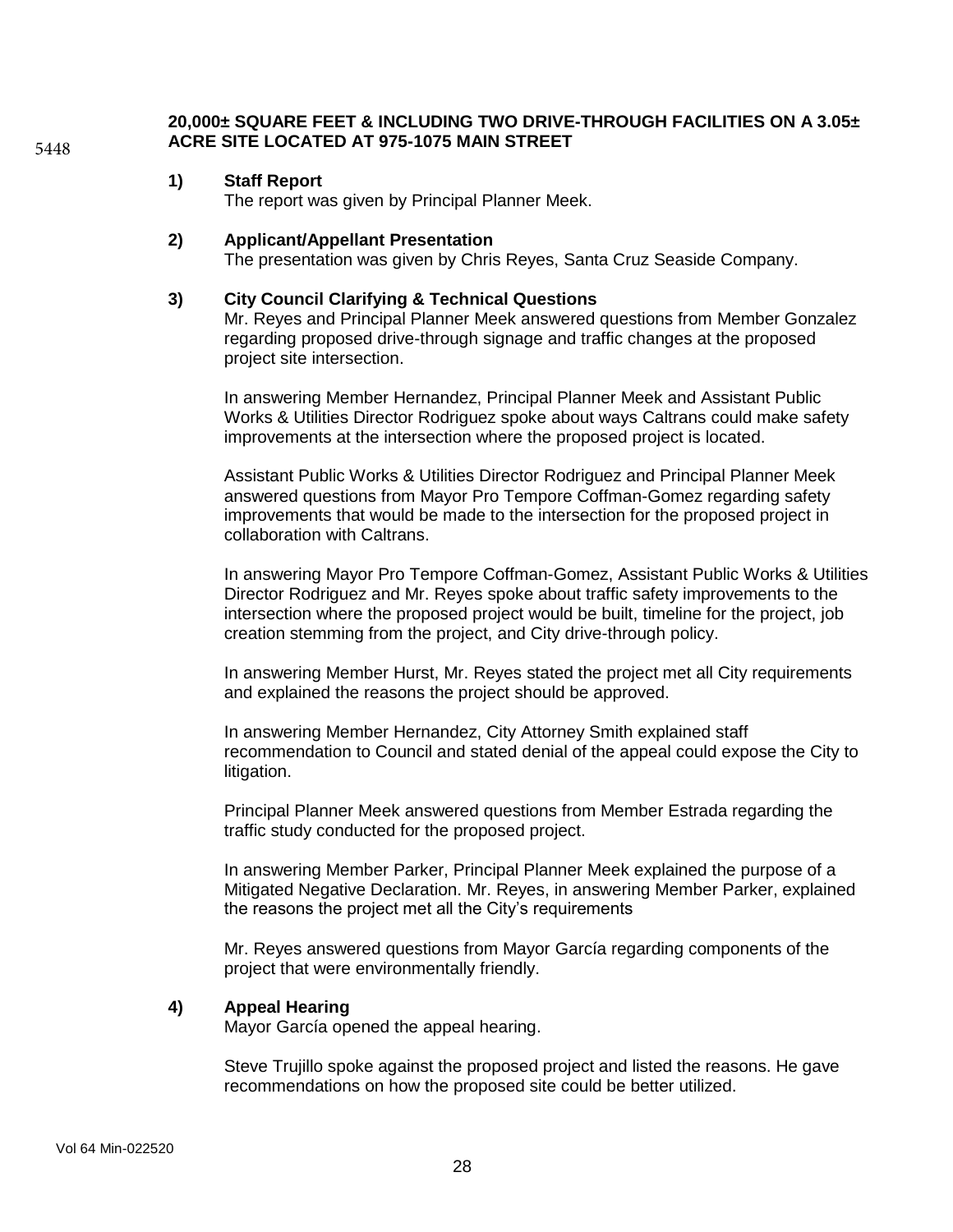Kathrine Molinari, Regeneración, Pájaro Valley Climate Action, spoke against the proposed project due to its negative effects on the environment. 5448

Drew Rodgers spoke against the proposed project and listed the reasons. He spoke about ways the project could be improved to benefit the community.

Rowan Hutchinson, student, spoke against the proposed project due to its negative effects on the environment and local businesses.

Paula Maldonado, Regeneracion, Pájaro Valley Climate Action, spoke in opposition to the proposed project due to its negative effects on the environment, traffic safety, and local businesses.

Seeing no one else approach the podium, Mayor García closed the appeal hearing.

- **5) MOTION**: It was moved by Member Hernandez, seconded by Mayor Pro Tempore Coffman-Gomez to combine the following resolutions by taking action on them simultaneously:
	- **a) RESOLUTION OVERTURNING THE DECEMBER 3, 2019, PLANNING COMMISSION ACTION & THEREBY ADOPTING MITIGATED NEGATIVE DECLARATION (PP2018-248) FOR THE COMMERCIAL REDEVELOPMENT PROJECT, CONSISTING OF THE CONSTRUCTION OF THREE ONE-STORY COMMERCIAL BUILDINGS TOTALING 20,000± SQUARE FEET & INCLUDING TWO DRIVE-THROUGH FACILITIES ON A 3.05± ACRE SITE LOCATED AT 975 - 1075 MAIN STREET** 5448
	- **b) RESOLUTION OVERTURNING THE DECEMBER 3, 2019, PLANNING COMMISSION ACTION & THEREBY APPROVING A SPECIAL USE PERMIT WITH DESIGN REVIEW & ENVIRONMENTAL REVIEW (PP2018- 248) TO ALLOW THE CONSTRUCTION OF THREE ONE-STORY COMMERCIAL BUILDINGS TOTALING 20,000± SQUARE FEET & INCLUDING TWO DRIVE-THROUGH FACILITIES ON A 3.05± ACRE SITE LOCATED AT 975-1075 MAIN STREET** 5448

### **6) City Council Deliberation on Motion(s)**

Member Gonzalez stated his concerns with the results of the traffic study due to illogical findings.

Member Hurst spoke about the importance of providing for new jobs for the community through new projects. He stated the proposed project met all required regulations.

Mayor Pro Tempore Coffman-Gomez spoke about the City's high density problems and the need to continue providing housing and amenities for residents despite land limitations. She stated the project met the City's requirements, and Council needed to take action consistent with its policies.

Member Hernandez stated denial of the permit would lead to litigation and unnecessary costs for the City that would ultimately lead to the approval of the project.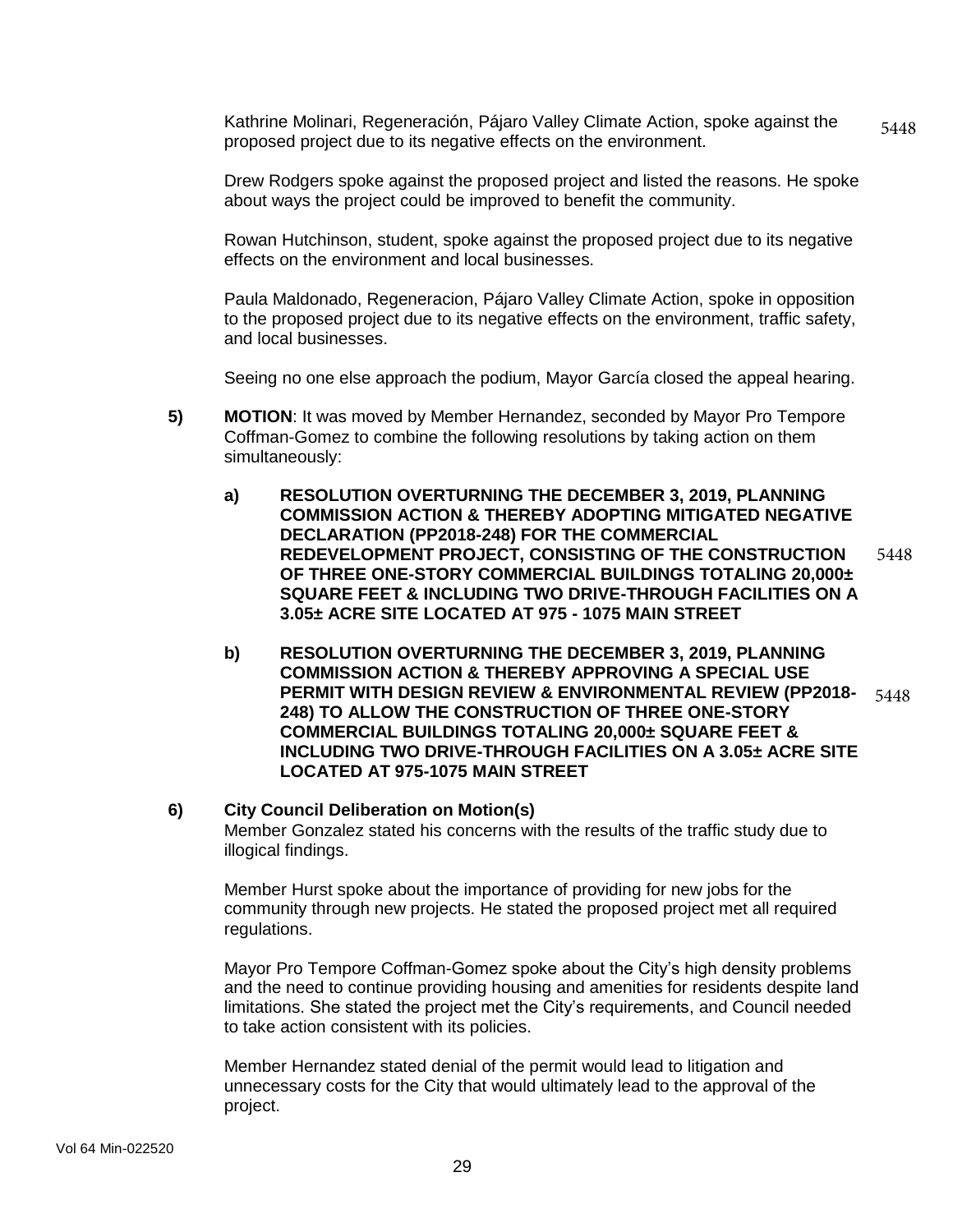Principal Planner Meek answered questions from Member Estrada regarding the traffic study and reasons the proposed drive-throughs were permitted. Member Estrada spoke against allowing drive-throughs in the City due to the negative effects they have on the environment.

> Member Parker listed her concerns regarding findings in the traffic study. Principal Planner Meek and City Manager Huffaker answered question from Member Parker regarding proposed changes to the resolution and reasons they were provided to Council right before the Council meeting.

Johnathan Flecker, Civil/Traffic Engineer at KD Anderson, spoke about the data used to calculate traffic information on the traffic study.

In answering Member Parker, Mr. Reyes stated Seaside Company owned the Grocery Outlet complex and the Tractor Supply property.

Mayor García stated she would vote to deny the appeal because the project was detrimental to the community and fast food litter resulting from the project would negatively affect the environment.

**MOTION**: The above motion carried by the following vote:

| AYES: |                       | MEMBERS: Coffman-Gomez, Estrada, Hernandez, Hurst |
|-------|-----------------------|---------------------------------------------------|
| NOES: |                       | MEMBERS: Gonzalez, Parker, García                 |
|       | ABSENT: MEMBERS: None |                                                   |

**MOTION**: It was moved by Member Hernandez, seconded by Mayor Pro Tempore Coffman-Gomez to approve the two resolutions below:

Member Hernandez asked the applicant and staff to work with Caltrans to increase pedestrian safety on Main Street from Rodriguez Street to Green Valley Road.

Member Gonzalez stated he did not approve of two drive-throughs at the proposed site and asked staff to pursue traffic improvements near the project site.

Mr. Reyes stated his commitment to working with staff to remedy issues arising from the project and encouraged Council to amend the permit resolution to add conditions for approval.

**MOTION TO AMEND**: It was moved by Member Hernandez, seconded by Mayor Pro Tempore Coffman-Gomez and carried by the following vote to amend the previous motion to require that after six (6) months following completion (i.e., occupancy) of the project, and every six (6) months thereafter for a period of three (3) years, the property owner or their representatives shall meet and confer with City staff to review any pedestrian and/or bicycle impacts and determine appropriate improvements that may not have been apparent at the time of project approval. If improvements are determined to be needed within the public right-of-way of Main Street (SR 152), the property owner shall submit an encroachment permit with Caltrans for implementing the improvements. (CDD-P-E, PW):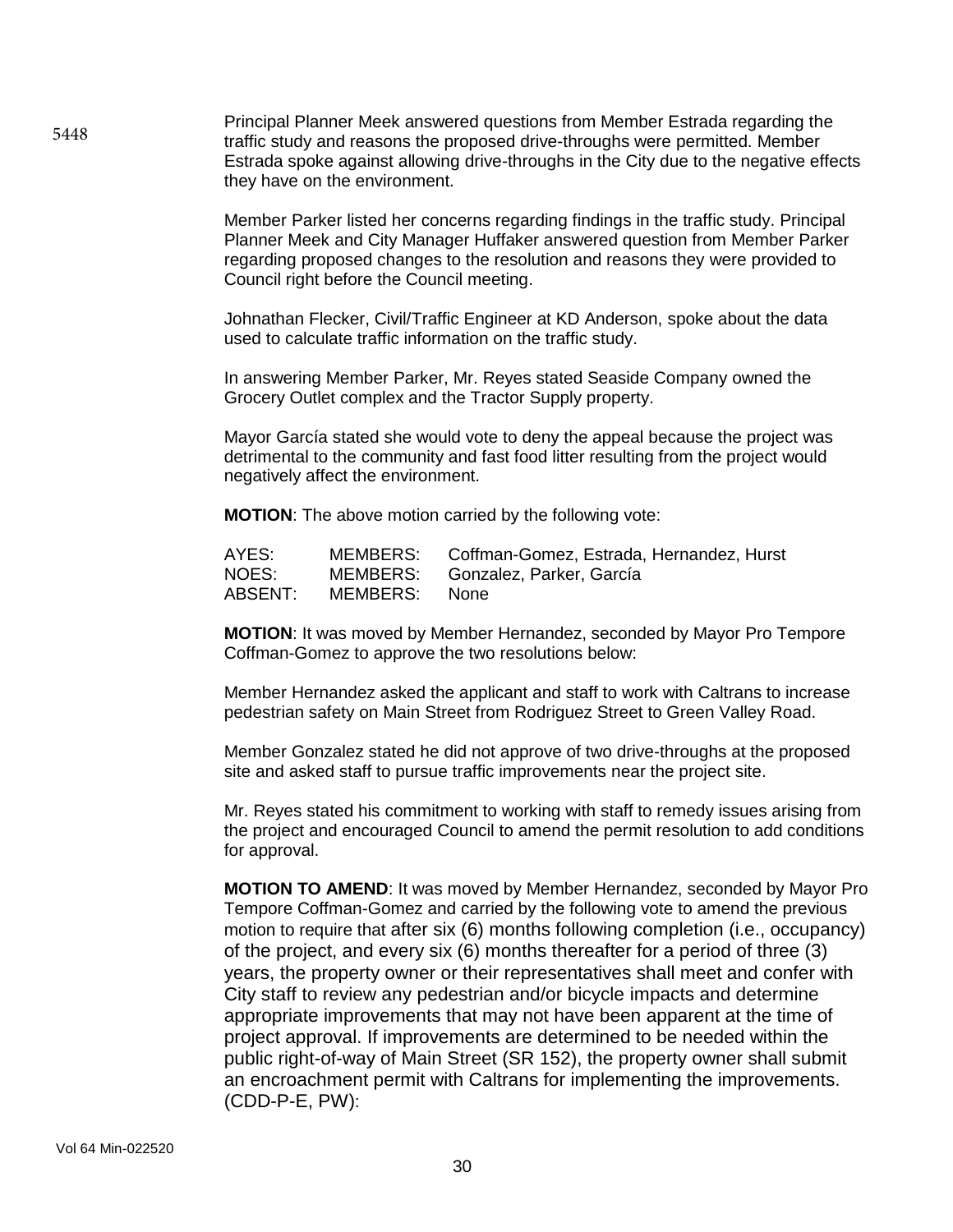| AYES:            |                             | MEMBERS: Coffman-Gomez, Estrada, Gonzalez, Hernandez, 5448<br>Hurst, Parker |  |  |
|------------------|-----------------------------|-----------------------------------------------------------------------------|--|--|
| NOES:<br>ABSENT: | MEMBERS: García<br>MEMBERS: | None.                                                                       |  |  |

In answering Member Estrada, Mr. Reyes stated the project was not viable without drive-throughs.

**AMENDED MOTION**: It was moved by Member Hernandez, seconded by Mayor Pro Tempore Coffman-Gomez to approve the below resolutions as amended:

| AYES:   | MEMBERS: | Coffman-Gomez, Hernandez, Hurst, Parker |
|---------|----------|-----------------------------------------|
| NOES:   | MEMBERS: | Estrada, Gonzalez, García               |
| ABSENT: | MEMBERS: | None                                    |

- **a) RESOLUTION NO. 22-20 (CM): RESOLUTION OVERTURNING THE DECEMBER 3, 2019, PLANNING COMMISSION ACTION & THEREBY ADOPTING MITIGATED NEGATIVE DECLARATION (PP2018-248) FOR THE COMMERCIAL REDEVELOPMENT PROJECT, CONSISTING OF THE CONSTRUCTION OF THREE ONE-STORY COMMERCIAL BUILDINGS TOTALING 20,000± SQUARE FEET & INCLUDING TWO DRIVE-THROUGH FACILITIES ON A 3.05± ACRE SITE LOCATED AT 975 - 1075 MAIN STREET** 5448
- **b) RESOLUTION NO. 23-20 (CM): RESOLUTION OVERTURNING THE DECEMBER 3, 2019, PLANNING COMMISSION ACTION & THEREBY APPROVING A SPECIAL USE PERMIT WITH DESIGN REVIEW & ENVIRONMENTAL REVIEW (PP2018- 248) TO ALLOW THE CONSTRUCTION OF THREE ONE-STORY COMMERCIAL BUILDINGS TOTALING 20,000± SQUARE FEET & INCLUDING TWO DRIVE-THROUGH FACILITIES ON A 3.05± ACRE SITE LOCATED AT 975-1075 MAIN STREET** 5448

## **12. NEW BUSINESS (Continued)**

#### **12.A. CONSIDERATION OF APPROVAL OF CITY OF WATSONVILLE COMPLETE STREETS TO SCHOOLS PLAN**  4869

## **1) Staff Report**

The report was given by Principal Engineer Fontes and Amelia Conlen, planner at Ecology Action Santa Cruz.

# **2) City Council Clarifying & Technical Questions**

Ms. Conlen, Principal Engineer Fontes, and Assistant Public Works & Utilities Director Rodriguez answered questions from Member Hernandez regarding pedestrian safety improvements to streets near Radcliff Elementary School and Ceiba College Preparatory Academy.

In answering Member Hurst, Assistant Public Works & Utilities Director Rodriguez explained that unsafe crosswalks could be removed, but legally, all street corners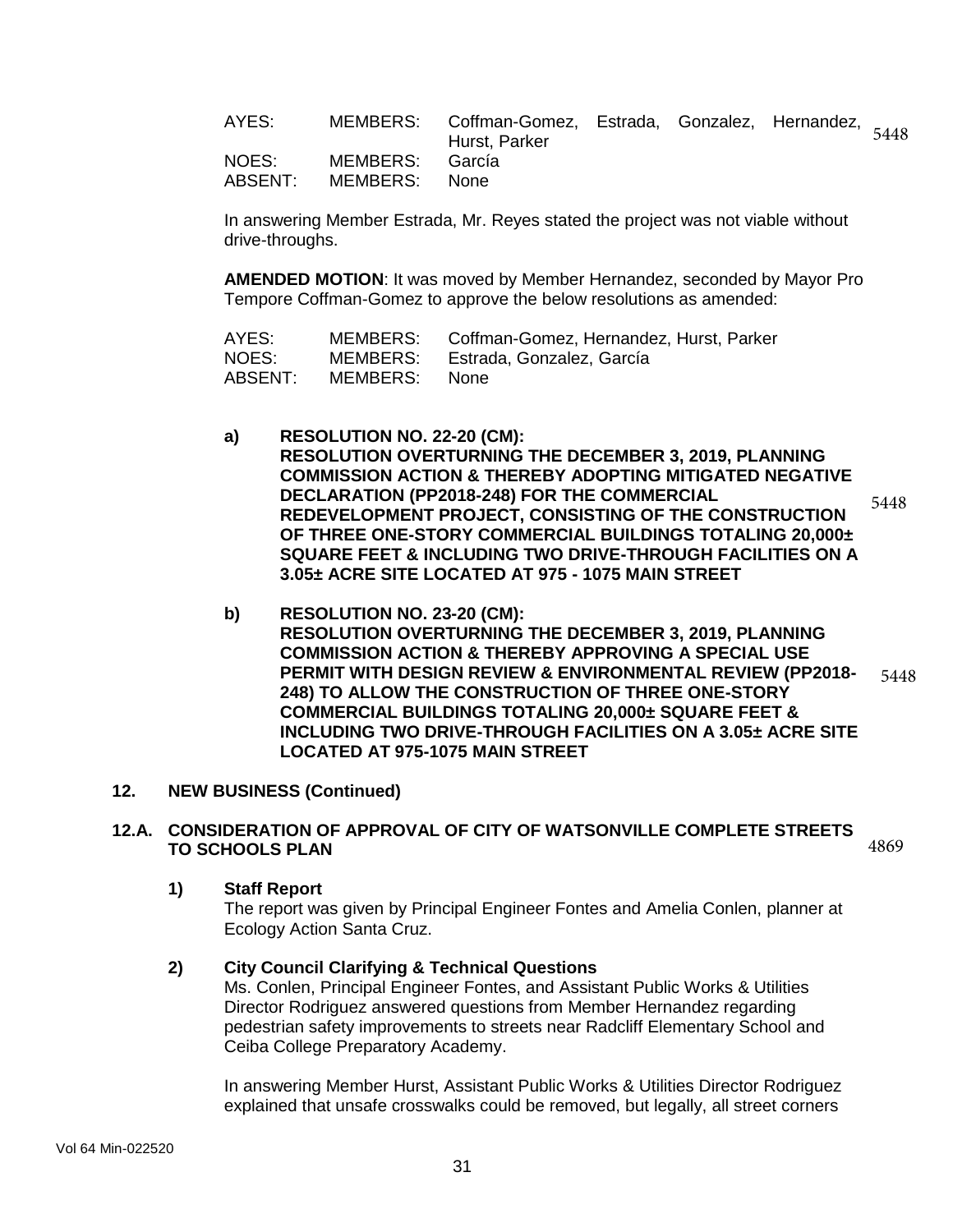allowed pedestrian crossings. She spoke about staff efforts to address unsafe crosswalks.

In answering Member Gonzalez, Assistant Public Works & Utilities Director Rodriguez stated barriers could be placed on street corners to deter crossing at unsafe areas. Member Gonzalez stated curbs on street corners were painted red on Lincoln Street and Bockius Street to create better visibility for cars. He gave recommendations on how to improve Marchant Street.

Assistant Public Works & Utilities Director Rodriguez and Principal Engineer Fontes answered questions from Member Coffman-Gomez regarding methods for creating safer crossings in collaboration with Caltrans, timeline for projects, and prioritization of proposed projects.

Principal Engineer Fontes answered questions from Member Estrada regarding jurisdiction over areas near Pájaro Valley High School (PVHS) and process for making safety improvements in the area.

Principal Engineer Fontes and Ms. Conlen answered questions from Member Gonzalez regarding grants available through the California Transportation Commission for safety improvements near PVHS and survey results collected regarding student transportation to school.

Principal Engineer Fontes and City Manager Huffaker answered questions from Mayor García regarding prioritization of safety projects and potential for reduction of speed limits citywide through change in State law.

## **3) Public Input**

Steve Trujillo asked for extended sidewalks at the corner of Main Street and Auto Center Drive.

Fabian Leonor stated his concerns regarding unsafe pedestrian crosswalks at the corner of Walker Street and Second Street.

Laura Leonor stated her concerns regarding unsafe crosswalks at the intersections on Walker Street between West Beach Street to Second Street.

In answering Mayor Pro Tempore Coffman-Gomez, Ms. Conlen stated carpool programs were recommended as part of the Complete Streets to School Plan.

Member Hernandez stated his concerns regarding the intersection at Walker Street and Lake Avenue.

**4) MOTION**: It was moved by Member Hernandez, seconded by Member Gonzalez to approve the following resolution:

### **RESOLUTION NO. 24-20 (CM): RESOLUTION APPROVING THE CITY OF WATSONVILLE COMPLETE STREETS TO SCHOOLS PLAN** 4869

**5) City Council Deliberation on Motion**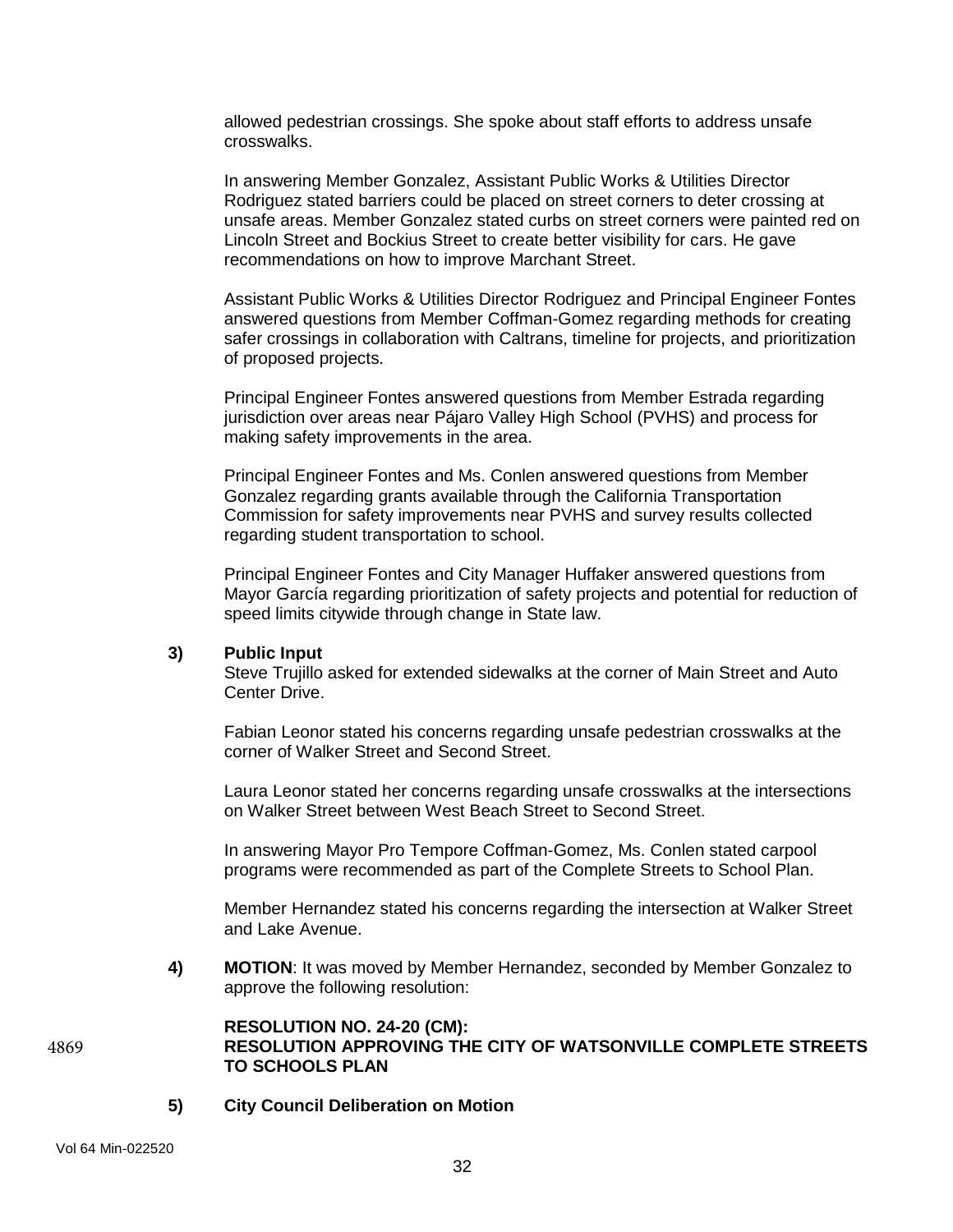Member Coffman-Gomez spoke about challenges increased traffic creates for the community.

Member Estrada asked the public to drive responsibly and keep pedestrians safe.

Member Hurst spoke about the importance of collaboration with PVUSD.

**MOTION**: The above motion carried by the following vote:

| AYES:            |                           | MEMBERS: Coffman-Gomez, Estrada, Gonzalez, Hernandez,<br>Hurst, Parker, García |  |  |
|------------------|---------------------------|--------------------------------------------------------------------------------|--|--|
| NOES:<br>ABSENT: | MEMBERS:<br>MEMBERS: None | – None                                                                         |  |  |

### **12.B CONSIDERATION OF APPROVAL OF PHASE 1 IMPLEMENTATION PLAN FOR IMPROVEMENTS IN THE DOWNTOWN WATSONVILLE COMPLETE STREETS PLAN - OCTOBER 4, 2019, THAT ARE NOT CONTINGENT WITH A TRAFFIC STUDY**  5678

**1) Staff Report**

The report was given by Assistant Public Works & Utilities Director Rodriguez.

## **2) City Council Clarifying & Technical Questions**

Assistant Public Works & Utilities Director Rodriguez answered questions from Mayor Pro Tempore Coffman-Gomez regarding potential for bulb outs on City streets, collaboration with Caltrans on street improvements, and potential for a new school at former Gottschalks building.

4869

In answering Member Gonzalez, Assistant Public Works & Utilities Director Rodriguez spoke about prioritization of proposed projects.

In answering Member Hernandez, Assistant Public Works & Utilities Director Rodriguez explained options for making improvements to Walker Street.

Assistant Public Works & Utilities Director Rodriguez answered questions from Mayor García regarding reasons improvements at the corner of Rodriguez Street and West Lake Avenue were not included in the plan and staff effort to create outreach to the community regarding the plan.

## **3) Public Input (None)**

**4) MOTION:** It was moved by Member Gonzalez, seconded by Member Hernandez to approve the following resolution:

**RESOLUTION NO. 25-20 (CM): RESOLUTION APPROVING PHASE 1 IMPLEMENTATION PLAN FOR IMPROVEMENTS IN THE DOWNTOWN WATSONVILLE COMPLETE STREETS PLAN - OCTOBER 4, 2019, THAT ARE NOT CONTINGENT WITH A TRAFFIC STUDY** 5678 4869

**5) City Council Deliberation on Motion(s)**